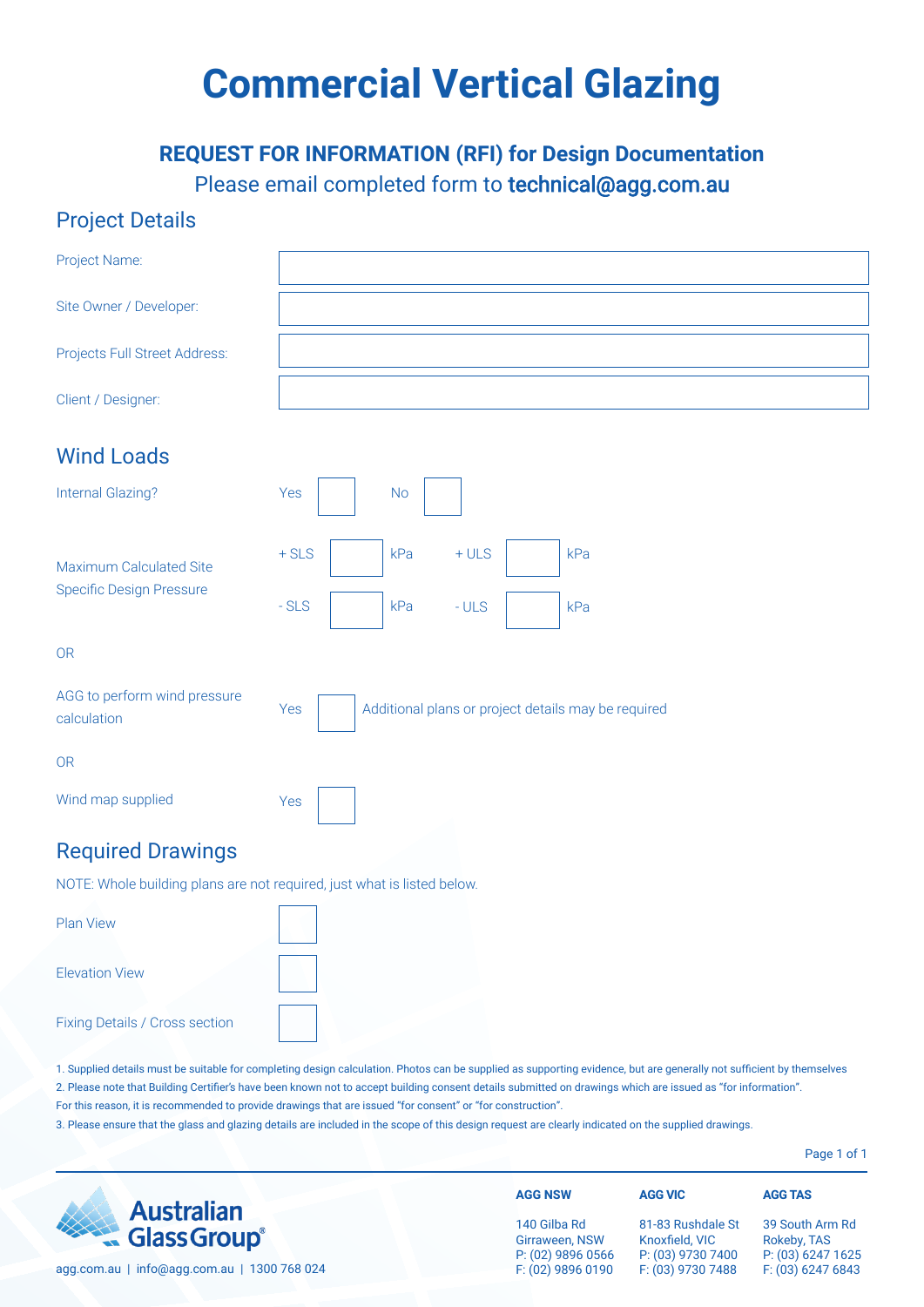## Vertical Glazing Details

| Application:                                                                         | <b>Shop Front</b><br>Facade            |                                                                 |                                     |                                |
|--------------------------------------------------------------------------------------|----------------------------------------|-----------------------------------------------------------------|-------------------------------------|--------------------------------|
| <b>Support System</b>                                                                | <b>4 Edge Fully Supported (framed)</b> |                                                                 |                                     |                                |
|                                                                                      | <b>2 Edge Fully Supported (framed)</b> |                                                                 |                                     |                                |
|                                                                                      | <b>Point Fixed (Spider)</b>            | Preferred system to support laterial loads                      |                                     |                                |
|                                                                                      |                                        | Steel Mullion (design by others)                                |                                     |                                |
|                                                                                      |                                        | <b>Structural Glass Fin</b>                                     |                                     |                                |
|                                                                                      |                                        | <b>Tension Truss</b>                                            |                                     |                                |
|                                                                                      |                                        | Preferred system to support dead loads                          |                                     |                                |
|                                                                                      |                                        | Sill supported glass assembly<br>(deadweight supported by sill) |                                     |                                |
|                                                                                      |                                        | Suspended glass assembly<br>(deadweight supported by head)      |                                     |                                |
| Largest glass panel size:                                                            | (H)<br>$x \t(W)$<br>mm                 | mm                                                              |                                     |                                |
| Largest unsupported span:<br>(distance between supported sides)                      | mm                                     |                                                                 |                                     |                                |
| Preferred Glass type and<br>thickness:                                               |                                        |                                                                 |                                     |                                |
| <b>Additional Load Requirements</b>                                                  |                                        |                                                                 |                                     |                                |
| Does the glass protect a fall of<br>1m or more?                                      | <b>No</b><br>Yes                       |                                                                 |                                     |                                |
| If yes, select barrier occupancy type below (as per AS/NZS1170.1:2002 Table 3.3)     |                                        |                                                                 |                                     |                                |
| <b>Barrier Occupancy Type:</b>                                                       | $\sf B$<br>A (other)<br>A              | C1/C2<br>C <sub>3</sub>                                         | C <sub>5</sub>                      | D                              |
| Selection of correct occupancy type is the responsibility of the client.             |                                        |                                                                 |                                     |                                |
| Is there a window cleaner live load? Yes                                             | <b>No</b>                              |                                                                 |                                     |                                |
| Is there a façade engineer involved? Yes                                             | <b>No</b>                              |                                                                 |                                     |                                |
| If yes please provide façade spec. NOTE: THIS IS NOT THE ARCHITECTURAL SPECIFICATION |                                        |                                                                 |                                     |                                |
|                                                                                      |                                        |                                                                 |                                     | Page 2 of 2                    |
| <b>Australian</b>                                                                    |                                        | <b>AGG NSW</b>                                                  | <b>AGG VIC</b>                      | <b>AGG TAS</b>                 |
| <b>Glass Group®</b>                                                                  |                                        | 140 Gilba Rd<br>Girraween, NSW                                  | 81-83 Rushdale St<br>Knoxfield, VIC | 39 South Arm Rd<br>Rokeby, TAS |

agg.com.au | info@agg.com.au | 1300 768 024

Girraween, NSW P: (02) 9896 0566 F: (02) 9896 0190

Knoxfield, VIC P: (03) 9730 7400 F: (03) 9730 7488

39 South Arm Rd Rokeby, TAS P: (03) 6247 1625 F: (03) 6247 6843